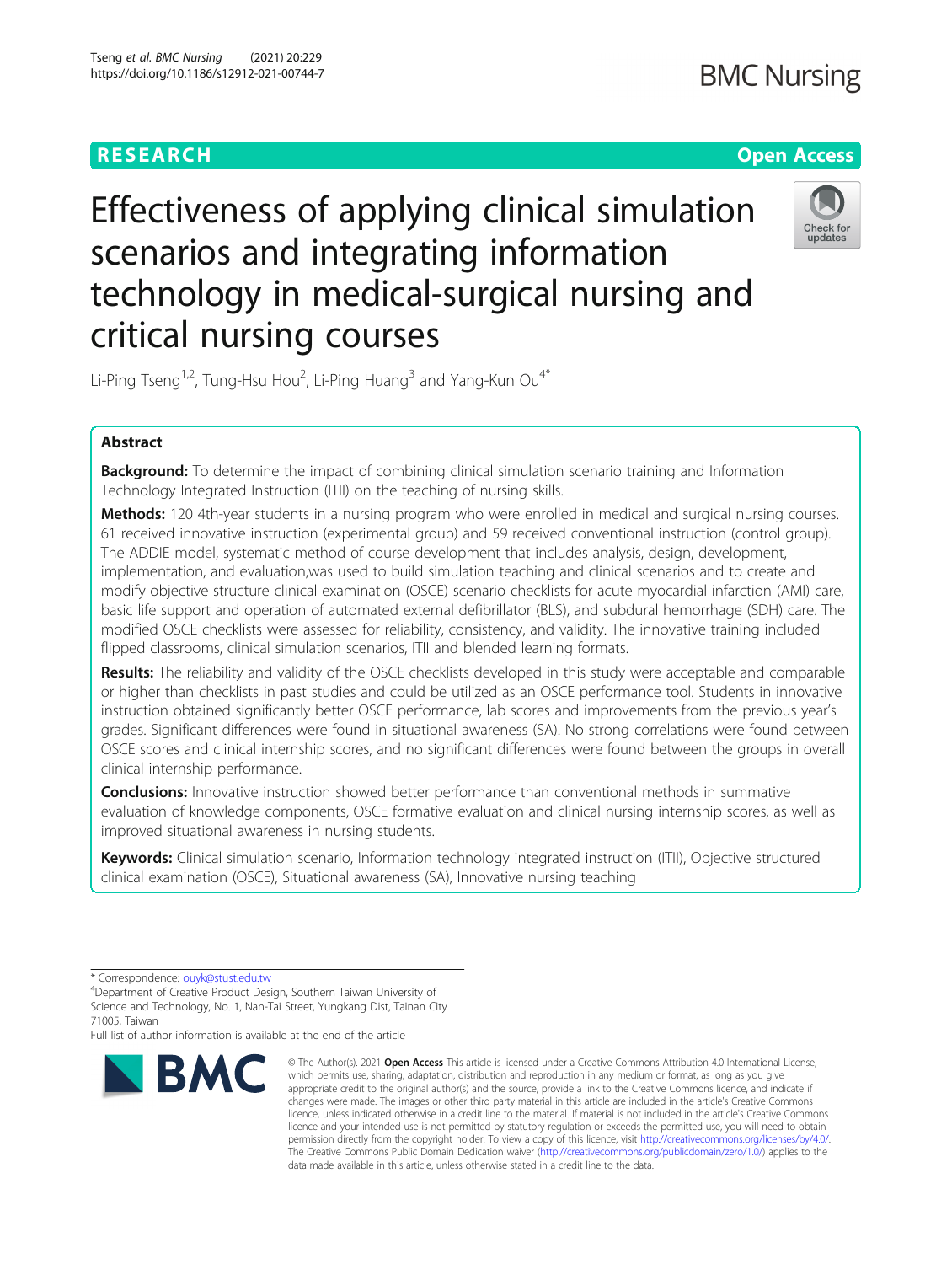## Introduction

Nurses play a crucial role in the healthcare industry, offering comprehensive patient care and establishing close relationships with patients. High-quality clinical care is dependent on thorough training and assessment methods. Proper nursing education is essential. Objective structure clinical examinations (OSCE) were designed by Harden et al. in 1975 to evaluate the clinical competency and skills of graduating medical students and have since been adapted for nursing students as well. In OSCEs, students spend 5 min each at a series of test stations, where they are observed as they interact with clinical environments with either real patients or actors. OSCEs extensively test clinical skills, stimulate learning, and have been found to be less biased and have better reliability, validity, and objectivity than other evaluation methods  $[1–5]$  $[1–5]$  $[1–5]$  $[1–5]$ . Studies have shown that combining simulation-based education and OSCEs can reinforce the objectivity of clinical competency evaluations [[6,](#page-12-0) [7](#page-12-0)]. Regardless, OSCEs have been verified as an effective tool and presented as an outcome-based test for evaluating students and their clinical performances after graduation [[8\]](#page-12-0). In nursing education, OSCEs have become increasingly integrated with multiple disciplines and are used both as formative and summative evaluations. Therefore, this study utilized OSCE as a tool to evaluate student performance.

However, although OSCEs provide a way to evaluate and improve the transfer of classroom and lab learning into simulated clinical scenarios, some argue that it is inappropriate to assume that such simulation performance translates into real-world competence [\[7](#page-12-0), [8\]](#page-12-0). This might be due to the uncertain and unpredictable nature of the care process itself. Therefore, integrating skills such as perception, comprehension and projection into OSCEs can further fortify the quality of care. Situational awareness (SA) refers to how people pay attention to surrounding events, the information they notice, and their use of that information to form plans or decisions [\[9](#page-12-0), [10\]](#page-12-0). The three SA stages of cognitive performance are perception (SA1), comprehension (SA2), and projection (SA3). In SA1, people use sensory input to understand events occurring in the surrounding environment. In SA2, perceived information is processed, identifying relationships between clues and task goals, and fully understanding the situation. In SA3, predictions of future results are formed based on SA1 and SA2. The formulation of actions and strategies required in the future, which is based on the three stages, is the highest form of SA [[9,](#page-12-0) [11](#page-12-0)–[13](#page-12-0)]. These three stages are dynamic, and the appropriateness of a person's current SA and the quality of their decision-making and performance depend on the task at hand and the individual and system factors involved, such as knowledge, perception, task goals, level of understanding, interpretation of messages, attention, and memory [[14\]](#page-12-0). Nursing care is also a dynamic process, therefore nurses should be trained towards highest levels of SA to ensure the highest-quality patient outcomes and safety.

Student evaluations to assess evidence of learning are an essential part of systemic approaches to teaching [[15\]](#page-12-0). Summative and formative evaluations reflect the realities, operational difficulties, and challenges of the teaching process to support learning in the future [[16\]](#page-12-0). With the rapid development of the Internet, information skills have become key to students' competitiveness. Online education – whether in the form of massive open online courses (MOOCs), small private online courses (SPOCs), interactive educational software, simulation devices, teaching platforms, sharing platforms, or otherwise – has subverted conventional teaching methods. As a result, continuous change and innovations such as flipped classrooms and blended teaching continue to challenge educational institutions at every level, as well instructors and students [[17](#page-12-0)–[20\]](#page-12-0). Wang and Zhu [\[21](#page-12-0)] compared MOOC-based flipped learning against conventional instruction in an inorganic chemistry course and found students in the former performing better than those in the latter; furthermore, students in the former found the MOOC-based curriculum helpful with the knowledge component of the course, but not in the practicum and feedback. Li, Zhang and Hu [[22\]](#page-12-0) explored flipped learning on Moodle on-line platform and found increased student autonomy, motivation and content knowledge. The ways in which technology can be effectively incorporated into nursing education merits research and discussion.

Rather than one-way lecture in conventional nursing education, innovative instruction integrates technological products into teaching to promote interaction between instructors and students in order to boost student motivation and performance. The purpose of this study is to integrate applications and products such as SPOCs, Zuvio, advanced simulator, smart Little Anne QCPR manikin, AED, Moodle, LINE into nursing education strategies for internal medicine, surgical nursing, and critical care nursing courses for fourth-year students in 5-year Taiwanese junior college programs and to attempt to understand whether innovative instruction (in the form of information technology integrated instruction, ITII) made a difference on the effectiveness of OSCE, or has any effect on SA. The conceptual construct for this study is shown in Fig. [1](#page-2-0). In summary, the purpose of this study is as follows:

1. To build clinical scenarios for medical and surgical nursing courses to be combined with OSCE, and to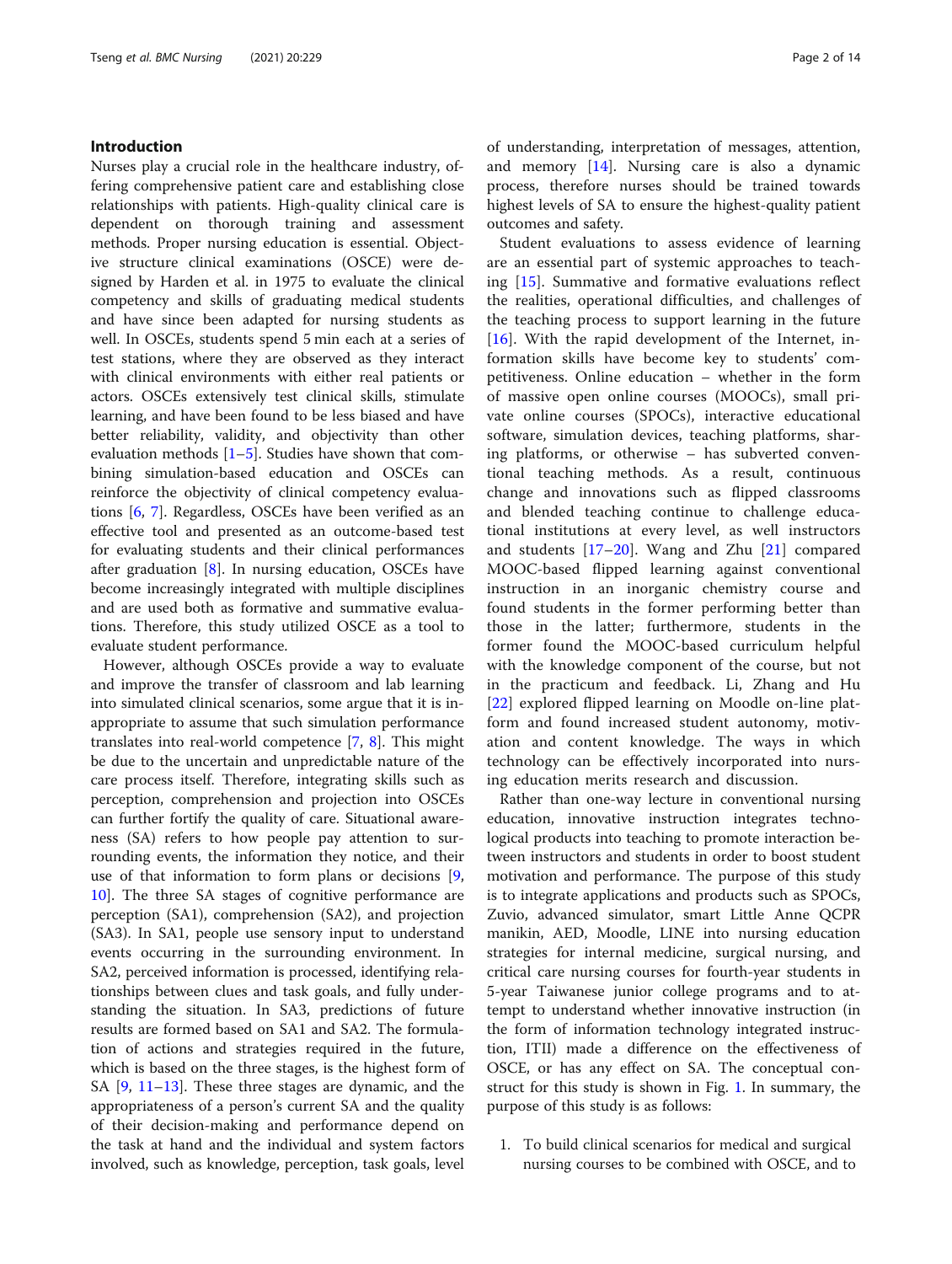<span id="page-2-0"></span>

test the validity and reliability of the resulting OSCE checklist.

- 2. To investigate the correlations between the medical and surgical clinical internship scores and OSCE scores in innovative and conventional instruction
- 3. To investigate the differences in OSCE by innovative and conventional instruction.
- 4. To explore the differences in situational awareness between innovative and conventional instruction.
- 5. To explore how innovative and conventional instruction affect knowledge-based summative evaluations.

# Material and methods

# Participants

This study was approved by the Institutional Review Board of St. Martin De Porres Hospital (IRB No.18B-12). Using purposive sampling, this study recruited fourth-year students in a 5-year program at a medical and nursing management junior college in central Taiwan. Prior to the first semester of the 2019 academic year, fourth-year students who started in the program in 2016 were identified. Student recruits were informed in detail of the purpose and procedures of the study, as well as any potential risks and interests, and were given ample time to consider before signing consent. A total of 120 students were enrolled in the study, aged between 19 and 20 years, five were males and the remaining were

females. Consent from legal guardians were obtained for participants under 20 years. All participants were given the right to terminate participation in the study at any time without any conditions.

### Study design

In order to compare student performance between conventional and innovative instruction, purposive sampling was used to divide the participants into experimental and control groups. Course contents of the two groups were similar, only the method of instruction differed – innovative instruction for the experimental group, and conventional for the control group. Within-group factors were simulated scenarios and levels of situational awareness. The formative evaluations for the three clinical simulation scenarios (AMI, BLS, and SDH) were performed through revised OSCEs, andSA factors were added to simulated scenarios to explore differences in SA levels under different scenarios. At the end of the semester, all students were evaluated on their summative performance in medical and surgical nursing, medical and surgical nursing labs, and medical and surgical nursing internships as well as OSCE performance under different simulated scenarios and situation awareness by the instructor of each class. Data were collected at the end of the semester through the student grade performance system.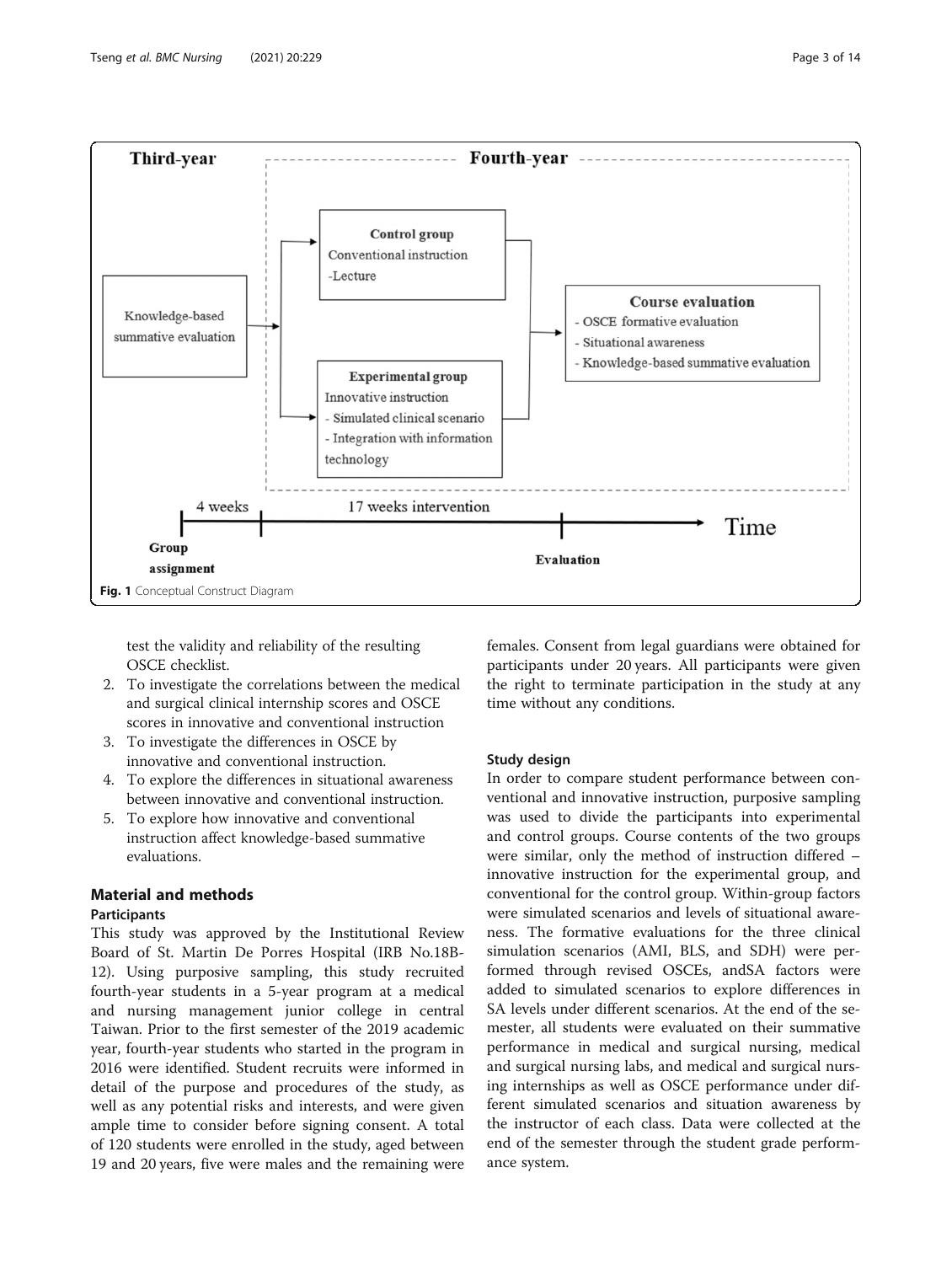#### Research tools

#### Medical and surgical nursing courses

Medical and surgical nursing is a core competency course as well as a major subject in Taiwan's national nursing examination. Students are taught to apply basic biomedical and scientific knowledge; assess and analyze patients' physical, mental, spiritual, and sociocultural responses; provide suitable nursing measures; and accurately implement and apply relevant techniques to clinical practice. The experimental group received innovative instruction, and the control group received conventional instruction, as defined in Table 1.

# Course development and design of clinical simulation scenario lesson plans

Course integration and development of clinical scenario lesson plans were accomplished in two stages, as per Thomas et al. [\[23](#page-12-0)] Clinical simulation scenario learning was then added, along with explorations based on the outcomes of ITII.

# Stage 1: integrating the medical–surgical and critical nursing courses

The medical and surgical nursing course development team was comprised of eight nursing instructors, three clinical nursing experts, and one clinical physician. They integrated the course syllabus, purpose, teaching strategies, teaching progress and content, performance evaluations, textbooks, and reference books of teaching

courses originally aimed at fourth-year students of a 5 year continuous nursing program. The course development team also incorporated scenario simulations with ITII as a teaching strategy and established a critical nursing course using flipped classroom concepts and a revised OSCE.

# Stage 2: developing scenario simulation teaching and clinical scenario teaching templates with the ADDIE model

# 1. Developing scenario simulation teaching and clinical scenario teaching templates

Appropriate clinical teaching templates were developed referencing the Human Patient Simulation Scenario Development Patient Case Template (HPSSDPCT) [\[24,](#page-12-0) [25](#page-12-0)] and the Template of Events for Applied and Critical Healthcare Simulation (TEACH Sim) [[24](#page-12-0)] and using the Analysis, Design, Development, Implementation, and Evaluation (ADDIE) [\[26](#page-12-0)–[28\]](#page-12-0) teaching design model, while also introducing scenario simulation teaching into the lesson plans. First, in the Analysis phase, researchers analyzed the students, the curriculum, training tools and the learning environment. Then, based on results of the analyses, the Design phase employed SMART (Specific, Measurable, Achievable, Relevant, Timely) principles to formulate course syllabus, content set-up and objectives. Then in the Development phase, experts in clinical nursing and medicine would discuss over course content such as presentation, activities, interface design and

Table 1 Experimental Group vs Control Group Syllabi

| Type                 | Experimental group: Innovative instruction                                                                                                                                                                                                                                                                                                                                                    | Control group: Conventional instruction                                                                                                                                                                                                                                                              |
|----------------------|-----------------------------------------------------------------------------------------------------------------------------------------------------------------------------------------------------------------------------------------------------------------------------------------------------------------------------------------------------------------------------------------------|------------------------------------------------------------------------------------------------------------------------------------------------------------------------------------------------------------------------------------------------------------------------------------------------------|
| Time                 | Every course unit follows a topic scenario, each session was 30-90 min long with a total instruction time of 188 h                                                                                                                                                                                                                                                                            |                                                                                                                                                                                                                                                                                                      |
| Instructor's<br>role | Teaching materials were made with innovative strategies and<br>uploaded to a digital platform; intelligent tools and mobile<br>applications were used to interact with students during class<br>sessions                                                                                                                                                                                      | Only slide presentations and videos were used during class;<br>interaction with students were limited to lecture and questions; no<br>on-line materials were provided for students                                                                                                                   |
| Student's<br>role    | Students could learn and interact with instructors through either<br>on-line platform or mobile applications both during and after class                                                                                                                                                                                                                                                      | Students could only attend lectures during class sessions.                                                                                                                                                                                                                                           |
| Teaching<br>strategy | 1. Lectures<br>2. Flipped classrooms<br>3. Group discussions<br>4. ITII: SPOCs, Zuvio, advanced simulator, smart Little Anne QCPR<br>manikin, AED, Moodle, LINE<br>5. Practical: clinical simulation scenario<br>6. OSCE                                                                                                                                                                      | 1. Lectures<br>2. Group discussions<br>3. Multimedia: Slide presentations and videos                                                                                                                                                                                                                 |
| Lessons              | 1. Body fluid and electrolyte imbalance care<br>2. Respiratory system disease care and respiratory tract treatment<br>3. Cardiovascular disease care<br>4. Introduction to basic life-saving skills/advanced heart-saving<br>surgeries<br>5. Shock, sepsis, and multiple organ failure care<br>6. Endocrine disorder care<br>7. Nervous system disease care<br>8. Urinary system disease care | 1. Body fluid and electrolyte imbalance care<br>2. Cardiovascular disease care<br>3. Myocardial infarction and emergency care<br>4. First-aid cardiopulmonary resuscitation<br>5. Shock care<br>6. Endocrine system disease care<br>7. Nervous system disease care<br>8. Urinary system disease care |
|                      | Assessment Summative performance in medical and surgical nursing, medical and surgical nursing labs, and medical and surgical nursing                                                                                                                                                                                                                                                         |                                                                                                                                                                                                                                                                                                      |

internships as well as OSCE performance under different simulated scenarios and situational awareness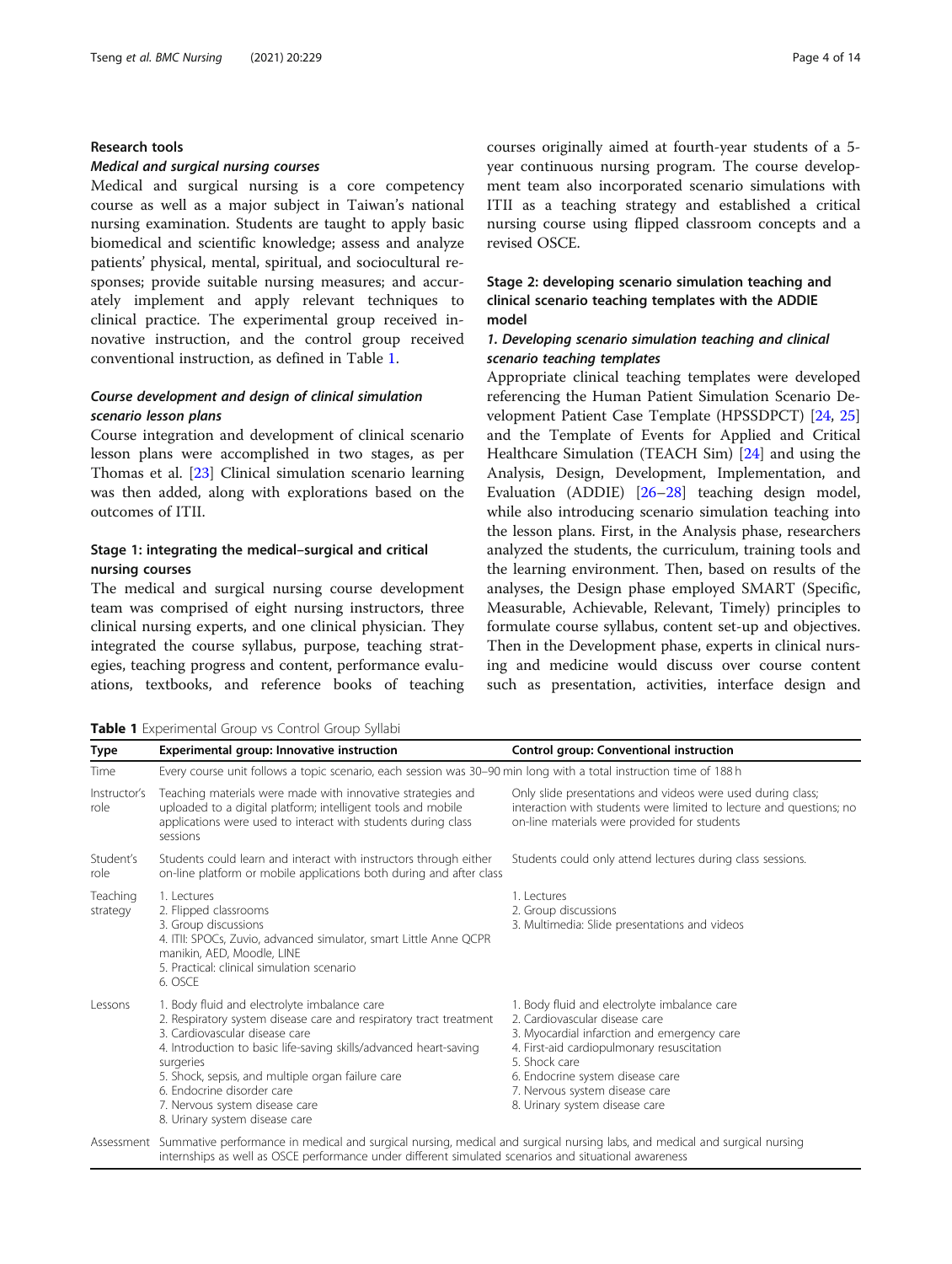course feedback, generating an instructor's and a student's manual. During the Implementation phase, plans from the previous phase were executed with programming design, script writing for simulation scenarios, and visual design. Lastly is Evaluation, to assess the effectiveness of course content and interface from the previous phases. Three KSA domains—knowledge (cognitive), skills (psychomotor), and attitude (affective)—were used to set learning priorities, key events, and target responses.

#### 2. Designing the clinical scenario simulation lesson plans

The medical and surgical nursing course development team formulated clinical scenario lesson plans based on five topics: percutaneous transluminal coronary angioplasty (PTCA) and stent placement care for patients with acute myocardial infarction (AMI); basic life support (BLS) and automated external defibrillator (AED) operation; subdural hemorrhage (SDH) care; applications of the advanced Apollo Simulator for patients with septic shock; and acute respiratory distress syndrome (ARDS) care.

Clinical nursing and medical experts in each medical field were invited to join the development team to discuss and revise the teaching scenarios. Next, two pilot tests were conducted, and the scenarios were revised again based on the test results to form the final version. Each class session was 30 to 90 min in length, depending on the topic scenario.

# OSCE checklist development and reliability and validity tests

OSCE scores are a measurement tool that deconstruct observable tasks to evaluate student performance, and so all OSCE checklists must be reliable and valid. Therefore, after the first drafts of the OSCE checklists for the three scenario simulation lesson plans in this study were completed, they were tested for face validity, content validity, and criterion validity [\[2\]](#page-12-0).

#### 1. Creating the first draft of the checklists

OSCE checklists were created for PTCA care for patients with AMI, BLS and AED operation (henceforth "BLS), and SDH care. Both septic shock care and ARDS care were taught as part of the coursework but excluded from the OSCEs because they required the use of advanced simulators not available to the study team. The checklists itemized the required actions in the care procedure, and each checklist item was graded based on whether it was fully completed (2 points), partially completed (1 point), or not completed (0 points).

# 2. Performing expert content validity tests

The first drafts of the three clinical scenario checklists were reviewed by 17 clinical experts and three fifth-year nursing students for appropriateness, clarity, conciseness, and wording, as well as content validity. Using the content validity index (CVI), each item of the evaluation survey was assigned 1 to 4 points on a 4-point Likert scale, wherein 4 was "very appropriate," 3 was "appropriate," 2 was "inappropriate," and 1 was "very inappropriate." Each checklist could receive up to a 100 total points. Each checklist item was assessed by a subjectmatter expert, and for every checklist, the percentage of items that were scored "appropriate" or "very appropriate items" was calculated. Checklists were deemed to have a favorable validity index if their score was at least 80% [[29](#page-12-0)].

The checklist evaluations and expert opinions were then organized into a summary table. Items that received 3 or 4 points were retained; items that received only 1 or 2 points or were considered unclear or badly-worded were either revised or deleted after the course development team considered the expert commentary.

#### 3. Reliability testing

The revised checklists developed for the three clinical scenario topics (AMI, BLS and AED, and SDH) were rated for inter-rater reliability using the Kendall coefficient of concordance. Six students were sampled for each topic, and the OSCEs were held in the clinical skills center and recorded on video. Four nursing instructors evaluated the performances according to the three revised checklists. The reliability of the three OSCE checklists were also evaluated using Cronbach's α.

#### Determination of SA levels

Research has shown that SA influences decision-making and is affected by factors such as knowledge, perception, task goals, degree of understanding, message deciphering, level of attention, and memory [\[9](#page-12-0)]. SA items were added to this study because the unpredictable nature of the care environment and complexity of patient care demand high levels of situational awareness. Two clinical design experts and three human-factors engineering experts were invited to the course development team meeting to discuss and determine the necessary SA of each item; the determination of SA levels was reached through consensus, and they were integrated into the OSCE checklists. The levels were determined as follows:

- (1). SA1 (perception): review, confirmation, basic interpretation, the execution of basic skills, and patient identification.
- (2). SA2 (comprehension): the interpretation of information, further treatments following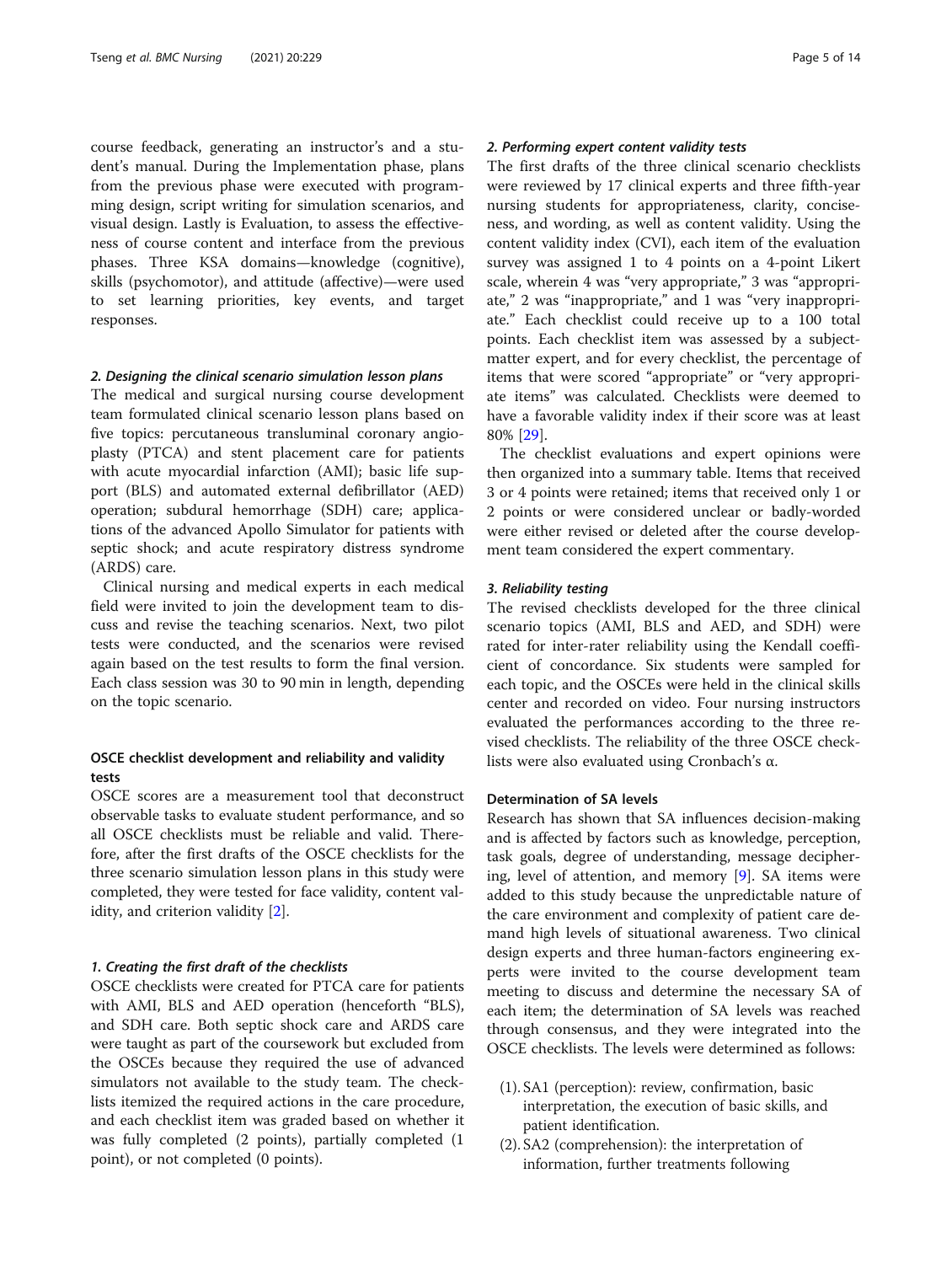observation, decisions and treatments based on SA1, and reports.

(3). SA3 (projection): advanced interpretations, continued treatment, proposals of precaution and health education, decisions and treatments based on SA2, and reports.

#### Application of ITII

Seven information technology tools were used in accordance with the course progress and clinical scenario topics:

# 1. EWANT (SPOCs)

Based on the medical and surgical nursing course outlines, videos were recorded in school MOOC classrooms, edited and then uploaded to the Ministry of Education's EWANT online learning platform to create SPOCs. The instructor released 20 learning topics based on course progress, and after receiving their account and password, the experimental group students could log in to the platform and engage in self-learning before class. Statistical information regarding student engagement and duration was collected from EWANT.

#### 2. Zuvio (interactive classrooms)

Zuvio is an e-learning platform that allows lesson preparation and extensive student-teacher interaction during class. The campus version of Zuvio was used in the clinical simulation courses. During class, the instructor presented course materials based on the scenario progress, which included videos, physician orders, electrocardiograms, and inspection reports. Students could watch the materials on their smartphones and engage in interactive activities in real-time, such as interpreting clinical data and answering questions. Zuvio was also used for postclass tests, reviews, and roll call.

#### 3. MOODLE (teaching platform)

The Moodle teaching platform (version 3.2.3+, build: 20170512) was used for its administrative and management functions, such as instructor announcements, tracking teaching progress, file storage, and teaching evaluations.

## 4. LINE messaging app

All participants in the experimental group interacted with the instructors using the messaging app LINE, through which they also received messages, announcements, and reminders and participated in after-class discussions. Furthermore, all the clinical simulation scenario files were uploaded to the LINE group for students to download.

# 5. High-fidelity wireless simulator

The high-fidelity wireless simulator used in this study was the Apollo Patient Simulator (CAE Healthcare, Canada), which has built-in batteries and gas compressors. During scenario lessons, the simulator's "monitored" physiological data was projected onto the classroom screen while the Apollo Simulator presented the corresponding clinical symptoms, allowing students to perform physical examinations, interpret the preset physiological data to uncover patient problems, and implement appropriate nursing measures. The scenario topics that used this setup included professional nursing skills and knowledge for monitoring and assessing vital signs; measurement of central venous pressure and catheter care; endotracheal tube care; sputum suctioning; oxygen therapy use and efficacy assessment; urinary catheter care; assessment of states of consciousness; nasogastric tube care; and feeding methods.

### 6. Little Anne QCPR

The "Little Anne QCPR" (Model number 123–01050, Laerdal) is an adult upper torso manikin that combines the detection and feedback on of high-quality CPR items such chest compression depth and speed, respiratory volume accuracy, etc. This smart teaching aid was used for teaching BLS skills, in the AED simulation scenarios, and in the revised OSCEs for testing student performance. When in use, the manikin was paired with a phone or tablet app to display and record operational results.

#### 7. AED trainer 3

The AED Trainer 3 by Philips was used in BLS and AED simulation scenario teaching and the student OSCEs. This model is compliant with the American Heart Association first-aid guidelines. The trainer's first-aid procedures were configured by the instructors, and the trainer was connected to a simulator.

#### Statistical analysis

The data were organized and analyzed using SPSS 23.0 (Armonk, NY: IBM Corp.). The statistical methods used included descriptive statistics, independent samples  $t$ tests ( $p < 0.05$  was considered significant), Kendall coefficient of concordance, Cronbach's α, and Pearson correlation coefficient analysis. Student performance was analyzed with descriptive statistics, including medical and surgical nursing, medical and surgical nursing labs, and medical and surgical nursing internships; independent samples  $t$  tests were used to compare differences in student performance between the experimental and control groups; Kendall coefficient of concordance was used to test inter-rater reliability; Cronbach's α for reliability of the OSCE checklist; and Pearson correlation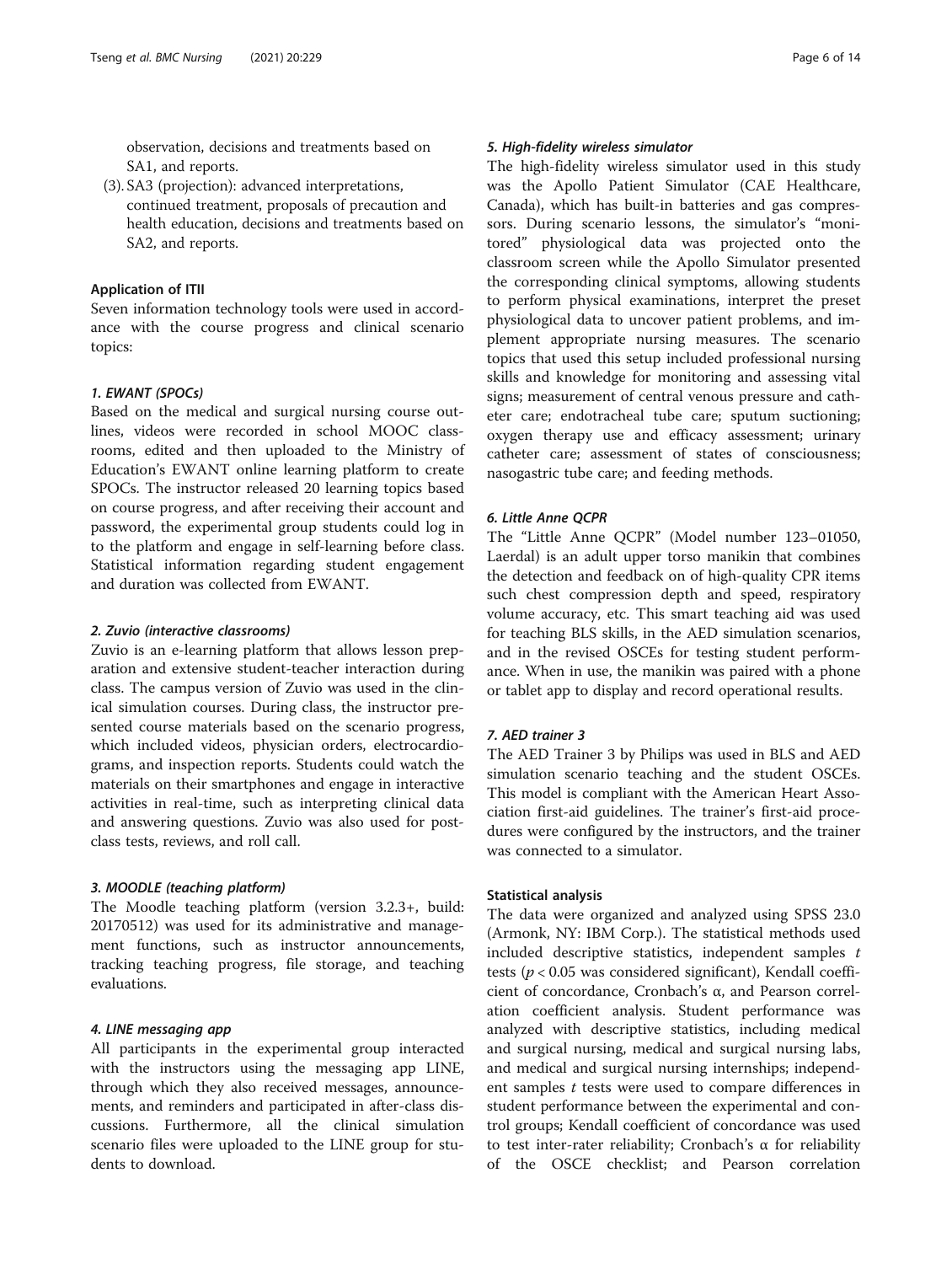coefficient analysis was used to explore the correlation of the different groups to OSCE.

#### Results

A total of 120 participants were recruited into the study: 61 participants into the experimental group and 59 into the control group. In the control group, one student withdrew from school during the clinical internship, so there were only 58 sets of clinical internship grades (missing value  $= 1$ ).

# Reliability and validity analysis of the three OSCE checklists

The AMI OSCE checklist had a CVI of 0.981, and so four items were revised, one item was deleted, and 26 items were retained. The BLS and AED OSCE checklist had a CVI of 0.987, and so three items were revised and 25 items were retained. The SDH OSCE checklist had a CVI of 0.981, and so one item was revised and 13 items were retained.

The Kendall's coefficient of concordance values of the three clinical scenarios are presented in Table 2 and indicated significant correlations among the nursing instructors' evaluations, and therefore the inter-rater reliability and consistency of the checklists were deemed acceptable.

The Cronbach's α values were 0.608 for the AMI checklist, 0.797 for the BLS checklist, and 0.761 for the SDH checklist, with the latter two achieving high reliability.

# Learning outcomes of the clinical simulation scenarios and ITII

# Medical and surgical nursing course grades before and after intervention

Since the study started in fourth year, third-year course grades could serve as the baseline for both groups before the start of the courses, whereas fourth-year grades as one of the outcomes of the intervention. Therefore, comparison between the two groups were made at baseline (Year 3) and after intervention (Year 4), with the independent samples t test results shown in Table [3](#page-7-0). While the two groups were not significantly different at

baseline (Year 3)  $[t(61.59) = 1.229, p = 0.222, Cohen's$  $d = 0.22$ , there was a significant difference between the two groups after the intervention (Year 4)  $[t(61.59) =$ 2.392,  $p = 0.018$ , Cohen's  $d = 0.46$ .

df, degree of freedom.

# Correlation between clinical simulation scenarios and internship OSCE results

Correlations between the medical and surgical clinical internship scores and OSCE results were determined through Pearson correlation coefficients. Only the experimental group showed any significant difference between their OSCE score and their medical and surgical clinical internship score for BLS  $[r(61) = 0.301, p =$ 0.018], which showed a low, positive correlation (Table [4\)](#page-7-0).

# Clinical simulation scenarios and ITII on medical and surgical nursing lab scores and internship scores

The medical and surgical nursing lab scores and clinical internship scores of the experimental and control groups were compared using independent samples  $t$  tests. For the lab scores, the results indicated that the experimental group's average scores were significantly higher than the control group's average by 3.46 points  $[t(61.58) =$ 1.944,  $p = 0.048$ , Cohen's  $d = 0.36$ ] (Table [5\)](#page-8-0). For the clinical internship scores, the results showed no significant differences between the two groups, with the experimental group outperforming the control group by only 0.04 points (Table [5](#page-8-0)).

# Influence of clinical simulation scenarios and ITII on OSCE formative evaluations

The total OSCE scores and AMI, BLS, and SDH scores of the experimental and control groups were compared using independent samples  $t$  tests. The results showed that the experimental group significantly outperformed the control in OSCE total scores  $[t(61.59) = 7.885, p <$ 0.01, Cohen's  $d = 1.44$ , AMI scores [t(61.59) = 6.840,  $p <$ 0.01, Cohen's  $d = 1.25$ , and SDH scores  $[t(61.59) = 6.469,$  $p < 0.01$ , Cohen's  $d = 1.18$ , the last by nearly 15 points  $(Table 6)$  $(Table 6)$ .

**Table 2** Kendall Coefficient of Concordance

| <b>Topic</b>                  | PTCA care for AMI patients | <b>BLS and AED</b> | SDH care |  |
|-------------------------------|----------------------------|--------------------|----------|--|
| Number                        | 4                          |                    |          |  |
| Kendall's W <sup>a</sup> test | 0.937                      | 0.896              | 0.965    |  |
| Chi square                    | 18.731                     | 17.923             | 19.307   |  |
| Degree of freedom             |                            |                    |          |  |
| Asymptotic significance*      | 0.002                      | 0.003              | 0.002    |  |

a. Kendall coefficient of concordance.

 $*$ *p* < 0.05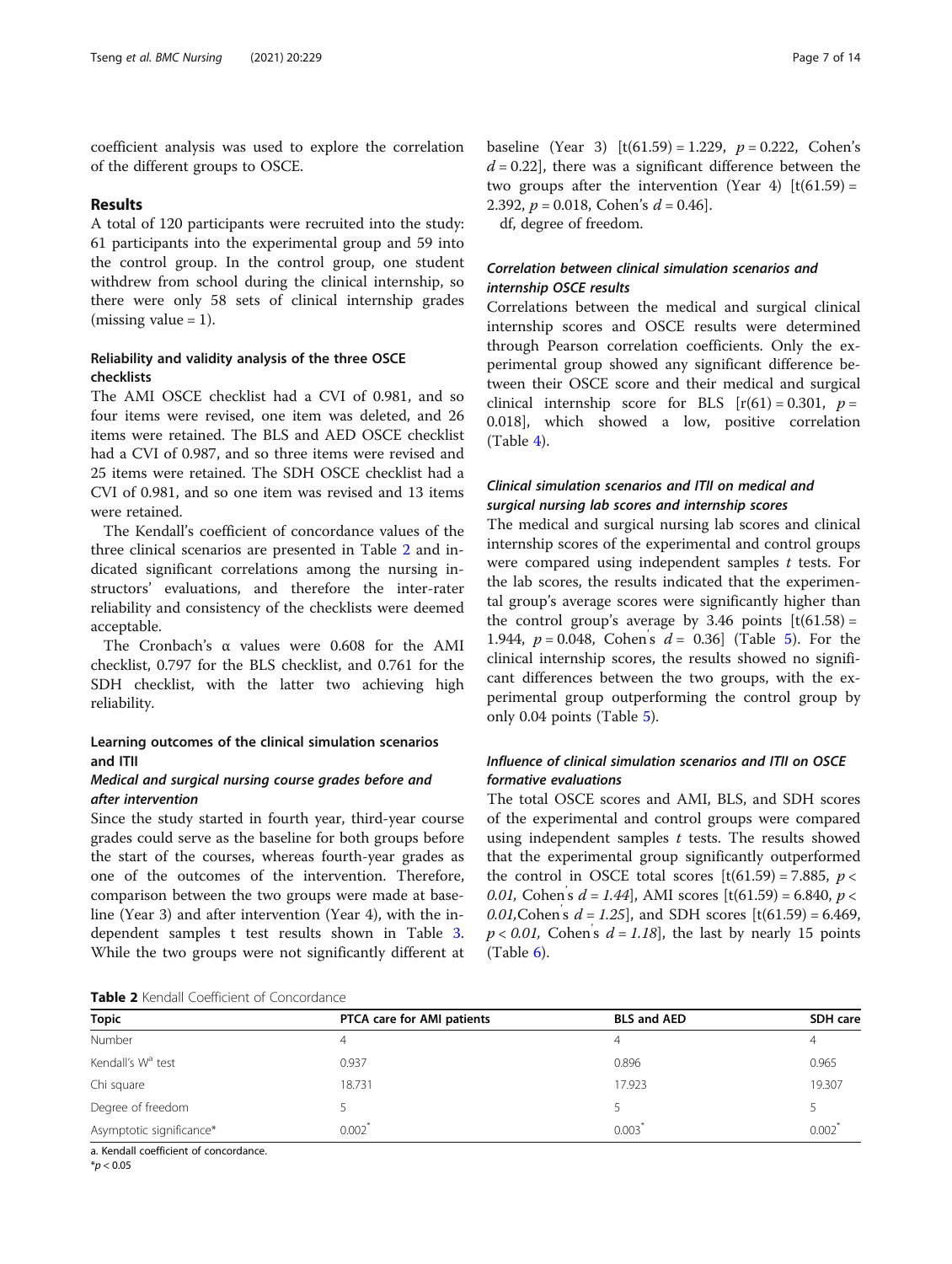| <b>Variables</b>    |       | Experimental group $(n=61)$ |       | Control group<br>$(n = 59)$<br>value |       | df  | <i>p</i> -value<br>(two- |
|---------------------|-------|-----------------------------|-------|--------------------------------------|-------|-----|--------------------------|
|                     | М     | SD                          | M     | SD                                   |       |     | tailed)                  |
| Total grade, Year 3 | 76.59 | 6.927                       | 74.66 | 10.035                               | .229  | 118 | 0.222                    |
| Total grade, Year 4 | 79.39 | 6.004                       | 76.10 | 8.849                                | 2.392 | 118 | 0.018                    |

<span id="page-7-0"></span>Table 3 Independent Samples t Tests of Participants' Third- and Fourth-Year Medical and Surgical Nursing Grades

# Clinical simulation scenarios and ITII on SA among the three OSCE topics

The SA1, SA2, and SA3 scores for the three OSCE topics were compared using independent samples t tests. The results showed significant differences in AMI SA2  $[t(61.59) = 5.171, p < 0.01, \text{ Cohen's } d = 0.95]$  and SA3  $[t(61.59) = 8.989, p < 0.01,$  Cohen's  $d = 1.64$ ; in BLS SA1  $[t(61.59) = -2.215, p = 0.029, Cohen's d = 0.40], SA2$  $[t(61.59) = -2.146, p = 0.034, Cohen's d = 0.39],$  and SA3  $[t(61.59) = 8.982, p < 0.01,$  Cohen's  $d = 1.63$ ; and in SDH SA1 [t(61.59) = 4.395,  $p < 0.01$ , Cohen's  $d = 0.80$ ] and SA2 [t(61.59) = 6.296,  $p < 0.01$ , Cohen's  $d = 1.14$ ]. Except for BLS SA1 and SA2, in which the control group scored higher, the experimental group outperformed the control group across the board, especially in BLS SA3 (Table [7\)](#page-9-0).

# **Discussion**

# Building clinical scenario lesson plans for medical and surgical nursing

In this study, course integration and scenario development were created by a medical and surgical nursing course development team, through nursing classes, as well as including a cross-professional team of clinical nurses and physicians. Combining the ADDIE model [[26\]](#page-12-0) with the HPSSDPCT and Benishek et al.'s TEACH Sim template [[24](#page-12-0)] to construct the simulation scenario lesson plans was highly beneficial. In the construction process, reaching a team consensus on the guidelines, technical handbooks, textbooks, and clinical practices was challenging; industry–academia differences had to be reduced or addressed during this process. The scenarios had to be designed to resemble clinical practices as much as possible, and purposeful simulation designs were expected to effectively improve the structure, process, or results of the course goals and/or the institution. Furthermore, the scenario materials were based on actual case files from St. Martin De Porres Hospital and the Internet and were confirmed by the course development team and clinical specialist physicians. In accordance with Lioce et al.'s proposition, the simulation-based experiences were specifically designed to achieve confirmed goals [\[30](#page-12-0)]. The standardized simulation designs provided a framework for building effective simulationbased experiences and favorable evidence for adult learning fields, education, teaching design, clinical care standards, evaluations, and simulations.

# Developing OSCE instruments and their reliability and validity

The OSCEs were developed through integrated scenario building and were based on McWilliam and Botwinski's guidelines  $[31]$  $[31]$ : 1) case scenarios must be built by experts and instructors within the topic to test the effectiveness of the competency being evaluated; and 2) if more than one professional field is being tested, then experts in all of the relevant disciplines should work together while keeping current conditions in mind and adhering to clinical procedures. The development of the OSCE checklists was based on teaching goals and the research purpose but did not follow the Angoff scoring method. Instead, the percentage of each checklist item was converted into points, and in accordance with Harden et al. and Wessel et al., the checklists were then expanded to include more fields for addressing the shortcomings of binomial options [[32](#page-12-0), [33\]](#page-12-0). Furthermore, based on Fox et al.'s three-item scoring method, scores were assigned for fully completed (2 points), partially

Table 4 Medical and Surgical Clinical Internship OSCE Scores: Pearson Correlation Coefficients Between Innovative and Conventional Teaching Methods

| <b>Variables</b> | <b>Experimental group</b><br>$(n = 61)$ |                                 | Control group<br>$(n = 59)$     |                                 |  |  |
|------------------|-----------------------------------------|---------------------------------|---------------------------------|---------------------------------|--|--|
|                  | Pearson correlation coefficient         | <i>p</i> -value<br>(two-tailed) | Pearson correlation coefficient | <i>p</i> -value<br>(two-tailed) |  |  |
| OSCE total       | 0.222                                   | 0.085                           | $-0.059$                        | 0.657                           |  |  |
| OSCE AMI         | 0.166                                   | 0.200                           | $-0.151$                        | 0.259                           |  |  |
| OSCE BLS         | 0.301                                   | 0.018                           | 0.144                           | 0.280                           |  |  |
| OSCE SDH         | 0.073                                   | 0.577                           | $-0.123$                        | 0.357                           |  |  |

 $*$   $p < 0.05$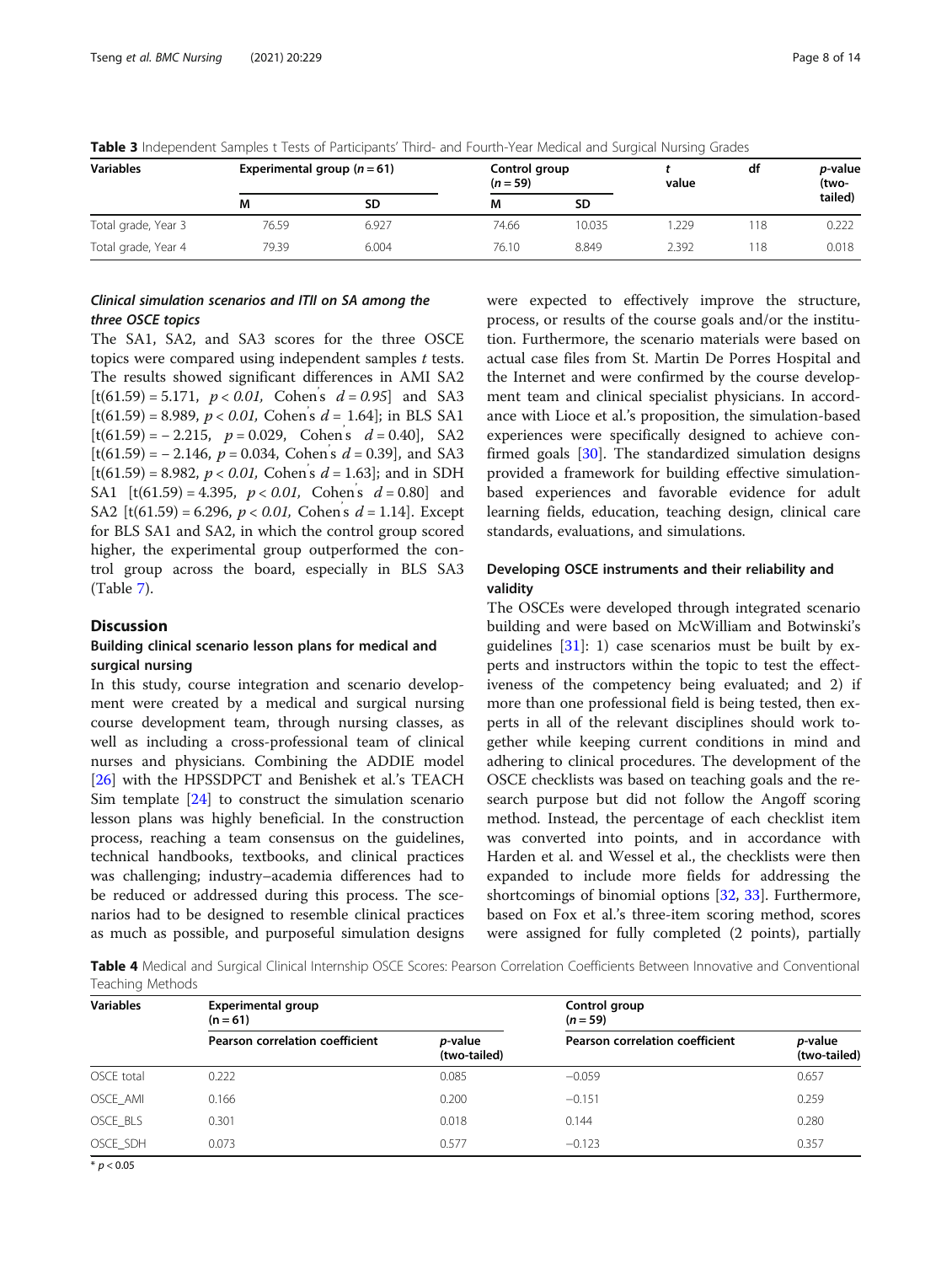| <b>Variables</b>           | Experimental group $(n = 61)$ |       | Control group<br>$(n = 59/58)$ **<br>value |        |          | df | <i>p</i> -value<br>(two- |
|----------------------------|-------------------------------|-------|--------------------------------------------|--------|----------|----|--------------------------|
|                            | M                             | SD    | М                                          | SD     |          |    | tailed)                  |
| Lab scores                 | 76.38                         | 7.982 | 72.92                                      | 10.860 | .944     | 18 | 0.048                    |
| Clinical internship scores | 80.02                         | 3.253 | 79.98                                      | 4.224  | $-0.049$ |    | 0.961                    |

<span id="page-8-0"></span>Table 5 Medical and Surgical Nursing Lab Scores and Clinical Internship Scores for Innovative and Conventional Teaching Methods

df, degree of freedom.  $* p < 0.05$ 

\*\*The control group had 59 sets of lab scores and 58 sets of clinical internship scores

completed  $(1)$ , and not completed at all  $(0)$   $[34]$  $[34]$ , with the tasks and number of actions to be completed were clearly defined. Moreover, after a consensus had been reached on the scenario outlines of each topic, the content validity was tested by consulting clinical specialist physicians, specialist nurses, hospital senior nurses, infection control nurses, supervisors, and four nursing students. Rushforth argued that evaluation standards must be developed for any OSCE [[2\]](#page-12-0); in this study, face validity, content validity, and criterion validity were all tools for scoring construction, and the three OSCE checklists scored CVI of 0.981 to 0.987. Using Kendall's W, the revised checklists showed significant inter-rater reliability among three sets of six unrepeated students and four examiners, this indicating high levels of both reliability and consistency. Furthermore, the Cronbach's α values of the AMI, BLS, and SDH checklists' reliability were between 0.608 and 0.797, with the BLS and SDH checklists reaching high reliability. The Cronbach's α values in this study were all comparable to or slightly higher than other values found in the literature [[34](#page-12-0)–[38](#page-12-0)], and the internal rate of return was probably higher because multiple experts were involved in all stages; the lesson plan topics were focused; and the checklist items were objective, highly detailed, and rigorous. It should also be noted that the examiners were all also members of the course development team. Previous studies have had topics with broader scopes, which may have affected the process of designing the OSCE checklist, applied content, operations, and number of testing stations, producing the relatively lower levels of reliability and validity.

# Implementing innovative teaching practices: clinical simulation scenarios and ITII

The scenario building process in this study referred to the work of Bambini, Lioce et al., and Harrington and Simon [[25](#page-12-0), [30](#page-12-0), [39](#page-12-0)]. The scenarios were based on the writers' own experience of patient conditions and were supplemented and fleshed out using accumulated academic knowledge to improve their clinical integrity. Bambini suggested adjusting the complexity of the simulation based on the learner's level and that complicated scenarios should be separately built for more experienced and senior workers [\[39](#page-12-0)]. Scenario lesson plans for nursing students should consider the students' academic abilities and the corresponding available data to approximate clinical practices and adjust complexity as needed. As a result, the developed OSCE checklists can achieve high reliability and validity.

A combination of high-fidelity simulation equipment, actors (a.k.a. standardized participants or "SPs"), were used in the simulation scenario lessons, as per Willhaus [[40\]](#page-12-0). The venues used in the teaching process were equipped with standard ward equipment, patient units, simulated patients, basic medical facilities, tools, nursing carts, and emergency carts. The simulation lesson plans were ranged from simple to extremely complex, and the applications of the Apollo Simulator ranged from BLS to septic shock patient care. The simulation equipment varied greatly in function and was chosen based on the teaching goals and the desired outcomes of the scenario simulations, to ensure optimal operation and the adherence to key design criteria. As Childs and Sepples noted,

|  | Table 6 Influence of Innovative and Conventional Teaching Methods on OSCE and the Three Topics |
|--|------------------------------------------------------------------------------------------------|
|--|------------------------------------------------------------------------------------------------|

|                  |                                         |           | $\tilde{\phantom{a}}$       |           |       |     |                          |
|------------------|-----------------------------------------|-----------|-----------------------------|-----------|-------|-----|--------------------------|
| <b>Variables</b> | <b>Experimental group</b><br>$(n = 61)$ |           | Control group<br>$(n = 59)$ |           | value | df  | <i>p</i> -value<br>(two- |
|                  | M                                       | <b>SD</b> | M                           | <b>SD</b> |       |     | tailed)                  |
| OSCE total       | 230.18                                  | 26.890    | 194.97                      | 21.656    | 7.885 | 118 | $0.000**$                |
| AMI              | 84.49                                   | 15.802    | 67.42                       | 11.030    | 6.840 | 118 | $0.000**$                |
| <b>BLS</b>       | 85.21                                   | 8.456     | 82.14                       | 13.965    | .466  | 118 | 0.145                    |
| SDH              | 60.57                                   | 11.566    | 45.61                       | 13.714    | 6.469 | 118 | $0.000**$                |

df, degree of freedom.<br>\*  $p < 0.05$ 

\* p < 0.05

\*\*  $p < 0.001$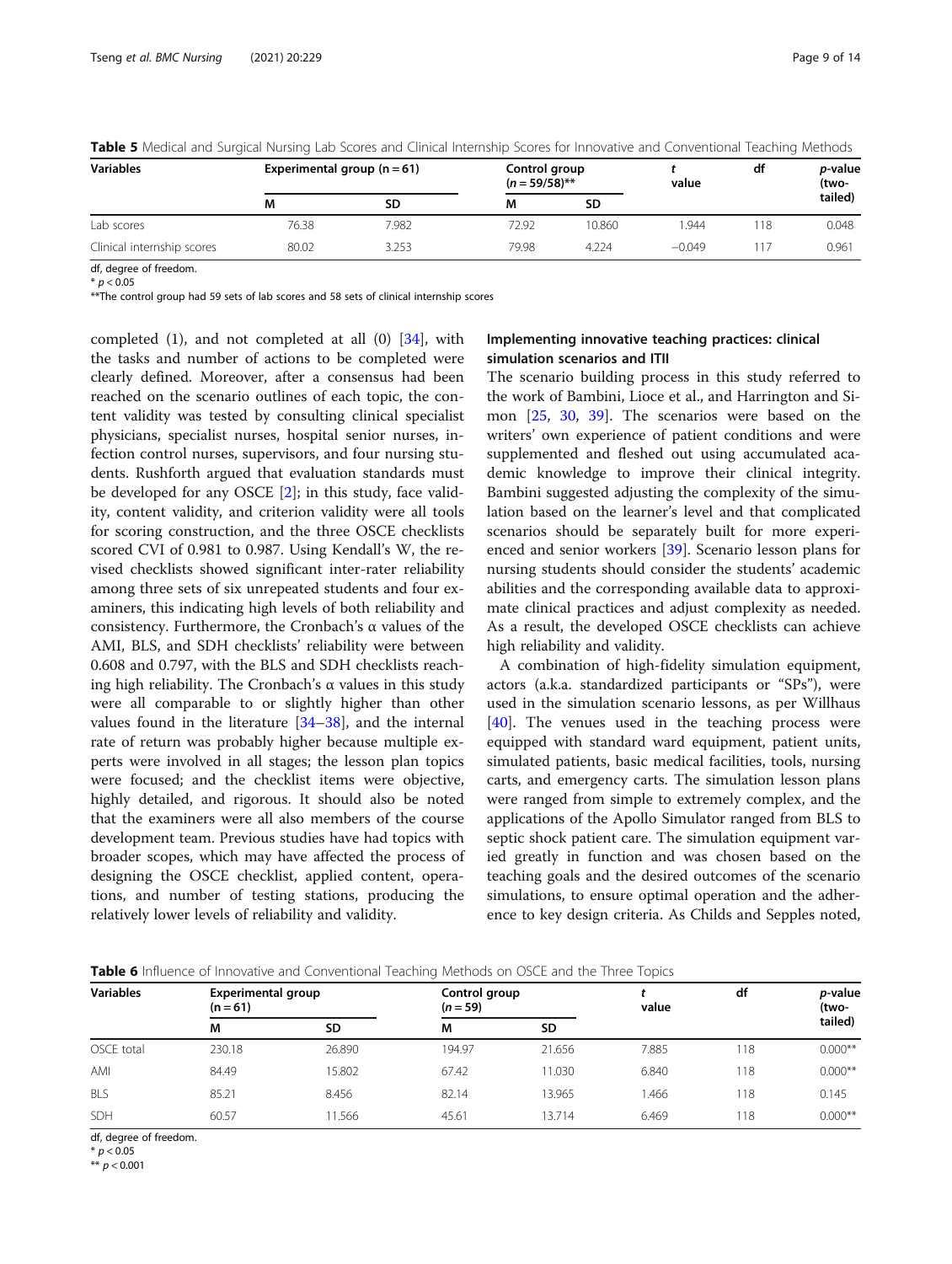| <b>Variables</b> | <b>Experimental group</b><br>$(n = 61)$ |           | Control group<br>$(n = 59)$ |        | value    | df  | p-value<br>(two- |
|------------------|-----------------------------------------|-----------|-----------------------------|--------|----------|-----|------------------|
|                  | М                                       | <b>SD</b> | M                           | SD     |          |     | tailed)          |
| AMI_SA1          | 23.92                                   | 4.394     | 24.93                       | 2.599  | $-1.532$ | 118 | 0.128            |
| AMI_SA2          | 30.98                                   | 6.896     | 25.00                       | 5.702  | 5.171    | 118 | $0.000**$        |
| AMI_SA3          | 29.46                                   | 7.435     | 17.15                       | 7.561  | 8.989    | 118 | $0.000**$        |
| BLS_SA1          | 44.52                                   | 4.660     | 47.19                       | 8.104  | $-2.215$ | 118 | $0.029*$         |
| BLS_SA2          | 22.72                                   | 3.984     | 24.47                       | 4.932  | $-2.146$ | 118 | $0.034*$         |
| BLS_SA3          | 17.97                                   | 2.840     | 10.47                       | 5.841  | 8.982    | 118 | $0.000**$        |
| SDH SA1          | 21.66                                   | 3.803     | 17.95                       | 5.332  | 4.395    | 118 | $0.000**$        |
| SDH_SA2          | 25.89                                   | 5.404     | 16.07                       | 10.869 | 6.296    | 118 | $0.000**$        |
| SDH SA3          | 13.00                                   | 6.807     | 11.63                       | 6.526  | 1.127    | 118 | 0.262            |

<span id="page-9-0"></span>Table 7 Innovative and Conventional Teaching Methods on OSCE SA

df, degree of freedom.

\* *p* < 0.05<br>\*\* n < 0.0

\*\*  $p < 0.001$ 

as the construction and implementation of simulation labs require more time than conventional teaching methods do, under budget constraints, the number of advanced simulators – which are more expensive and complex – could be insufficient  $[41]$  $[41]$ . Therefore, the use of OSCEs was dropped from septic shock patient care in this study.

All the scenario materials were pre-built into the Zuvio interactive university classes, and students used their smartphones to watch the materials and answer questions according to the scenario. Because the scenario lessons consume a considerable amount of class time, SOPCs were introduced with flipped classroom formats and integrated into blended learning. Before the scenario lessons, students used their extracurricular time to prepare, which helped with the insufficient class times.

ITII covers the instructors' teaching activities, students' learning activities, teaching preparation, and classroom management [\[42\]](#page-12-0). Although studies have verified the educational advantages of incorporating technology solutions like ITII, nursing education still largely uses conventional methods. This study suggests that the instructors' own technological literacy is one of the keys to promoting the use of technology in nursing education, which is consistent with the findings of Yeh et al. and Xu and Chen [[43](#page-12-0), [44\]](#page-12-0). How educational institutions cultivate instructors to possess relevant knowledge and competencies and maintain pace with technological development to adapt to new forms of education remains a critical issue.

SPOCs, rather than MOOCs, were used in this study, because the implementation of the latter carries some challenges (such as a high dropout rate) and also because the literature has already reported the advantages of replacing MOOCs with SPOCs [\[45](#page-12-0)–[51\]](#page-12-0). Prior to

beginning the course, students were required take the EWANT online preparatory course, which is a flipped classroom and adds practical courses for the simulated scenario lessons. The findings of this study indicate that SPOCs support the effectiveness of small-scale blended learning, allowing students to have more comprehensive and in-depth learning experiences while simultaneously providing instructors with flexible and feasible teaching models. Such models could help instructors understand students' learning needs and behaviors using learning hours, achievement rates, and formative and summative evaluations.

# The effectiveness of introducing innovative teaching Influence of innovative teaching on OSCEs

The experimental group outperformed the control group in terms of average and individual-subject OSCE scores across the board, particularly in SDH, by nearly 15 points, and with significant differences between their total OSCE scores and their AMI and SDH subject scores. This suggests that interventional clinical simulation scenarios and ITII had favorable effects on OSCE formative evaluation scores. No significant difference was found between the two groups for BLS, possibly because this topic involves more basic skills than complex ones. Hu et al. [\[52](#page-13-0)] compared between flipped learning and conventional instruction for hyperthyroidism knowledge and care skills among medical interns and found no difference in the knowledge component, while there was a significant difference in clinical case analysis where students in flipped learning performed better than those in conventional instruction. Comparing third-year summative evaluation to fourth-year first-semester scores in medical and surgical nursing, moderate and low levels of correlation were exhibited only among the experiment group's medical and surgical nursing lab and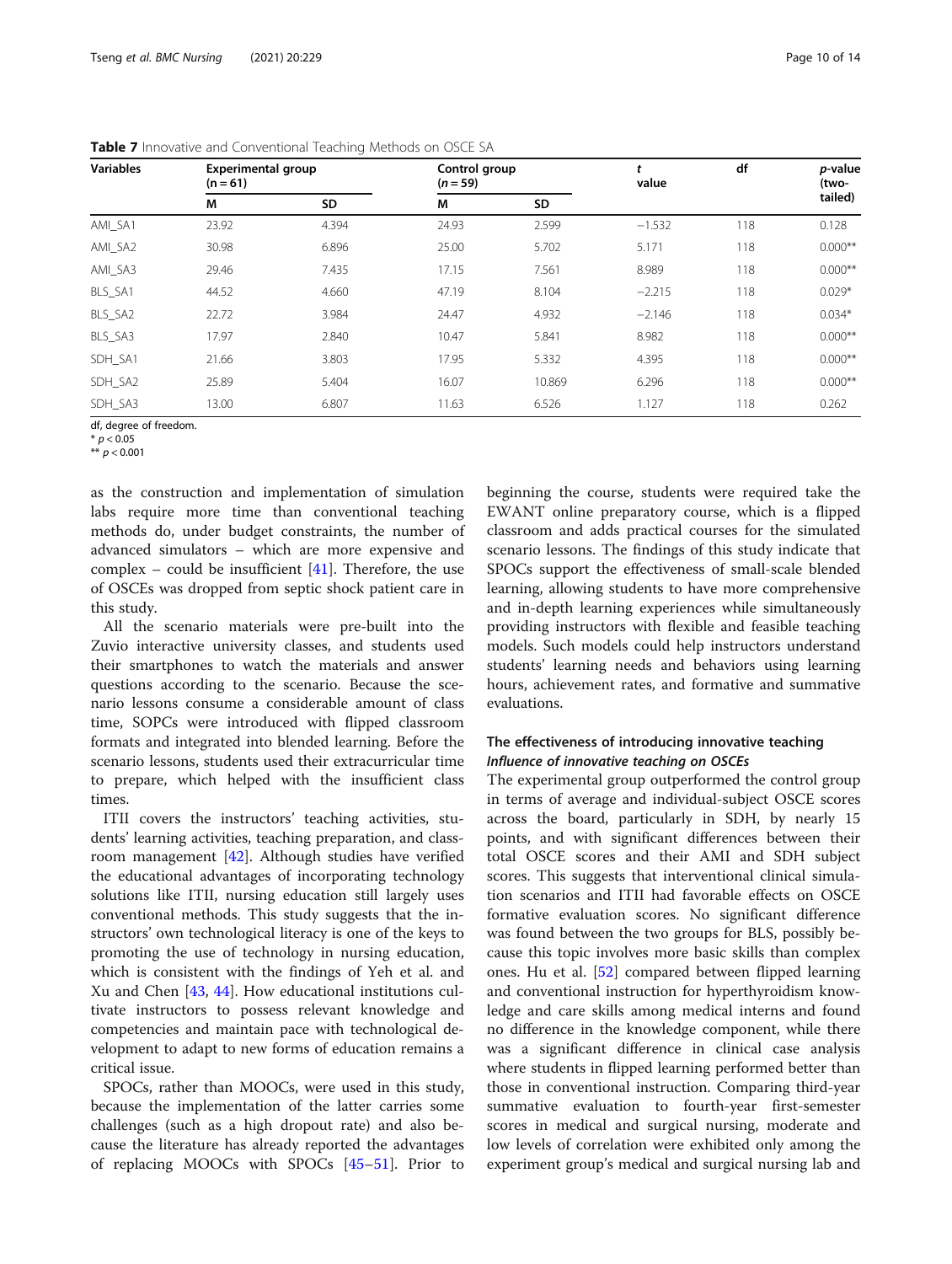clinical internship scores and total scores on the revised OSCEs, whereas the control group showed no significant differences at all. This implies that the innovative instruction did make a difference on the total scores on the revised OSCEs, and also that introducing innovative teaching methods could lead to nursing students performing better on OSCE formative evaluations than would conventional ones. The revised OSCE was used in this study as the formative evaluation for subjects, not only to audit the students' performance but also to improve them. This improvement was possibly achieved through providing feedback and adjusting in-progress teaching and learning, as well as by developing intervention measures, thus achieving effective learning [\[53](#page-13-0)–[55\]](#page-13-0).

# Whether SA is affected by innovative and conventional teaching

Among the three topics, the experimental and control groups demonstrated significant differences in SA2 and SA3 in AMI; in SA1, SA2, and SA3 in BLS; and in SA1 and SA2 in SDH. Where the differences were significant, the experimental group scored higher than the control group, except for SA1 and SA2 in BLS, where the control group scored higher. This result implies that innovative instruction could help students develop significantly different levels of SA. Typically speaking, new nurses should have high levels of SA1 and SA2 in most clinical scenarios, as they are novice professionals and advanced learners, and will only develop a certain degree of SA3 after achieving professional competence.

However, the experimental group did not develop consistent SA differences in all three topics, which may be because of the different difficulty levels of each topic. Curl et al. [[56\]](#page-13-0) found different effects by integrated simulation on different topics in nursing education. In BLS, which is comparatively simpler than AMI and SDH, the two groups exhibited significant differences in all three SA levels, but the control group demonstrated slightly higher levels of SA1 and SA2 than the experimental group. Whether this was caused by a possible greater familiarity with BLS requires further discussion. As for the other two topics, AMI is moderately difficult, with the two groups demonstrating significant differences in SA2 and SA3, implying that SA1 was basic knowledge for nursing students; and SDH is an even more difficult topic, with significant differences between the two groups' SA1 and SA2 only.

# Whether innovative teaching and conventional teaching methods affect academic learning effectiveness

No significant differences were found in the third-year total scores between the experimental and control group, implying that both groups were at around the same level in their medical and surgical nursing summative evaluations, possibly due to all receiving the same conventional instruction. However, significant differences were observed in the total scores of the first semester of their fourth year, with the experimental group scoring higher by an average of 3.29 points. This suggests that the innovative instruction produced significant improvements in their academic grades. In lab grades, the experimental group significantly outperformed the control group by 3.46 points, implying that innovative instructions were superior to conventional ones for improving short-term lab performance during the one semester of intervention. Consistent with past studies [[21](#page-12-0), [22\]](#page-12-0), innovative instruction was found to boost student motivation and performance in healthcare education. However, there were no significant differences between the groups' clinical internship grades, which was attributed to the short time invested in the innovative teaching experiment (only one semester, a total of approx.. 188 in-class hours). Harrington et al. [[57\]](#page-13-0) compared student performance between flipped learning and conventional instruction by testing three times during the semester and found no difference among the groups, demonstrating that the differences were not easily detected within a short span of time, especially when the course content was mostly practical. Greater differences between methods may be produced if clinical simulation scenarios and ITII could be utilized for a longer period of time.

# Conclusion and limitations

# Conclusion

This study developed a simulated instruction system with clinical scenario template for nursing education based on the ADDIE model through interdisciplinary collaboration with nursing education, clinical nursing and medicine to make scenarios as close to real-life as possible, as well as OSCE checklists based on the aforementioned simulated clinical scenario through consensus after many discussions to ensure objectivity and attention to details. The AMI, BLS, SDH assessment had Cronbach's α between 0.608–0.797 and CVI of 0.981 or above, demonstration the OSCE checklists to be reliable.

For student performance, there was no significant difference between the experimental and control groups before the course, demonstrating their similarities, but student performance for the knowledge component in the experimental group (innovative instruction) was better than the control group (conventional instruction) after the courses, demonstrating the effectiveness of innovative instruction to boost knowledge-based learning within a short amount of time. There was no significant difference in the practical component, possibly due to the more complex and varying nature of practical skills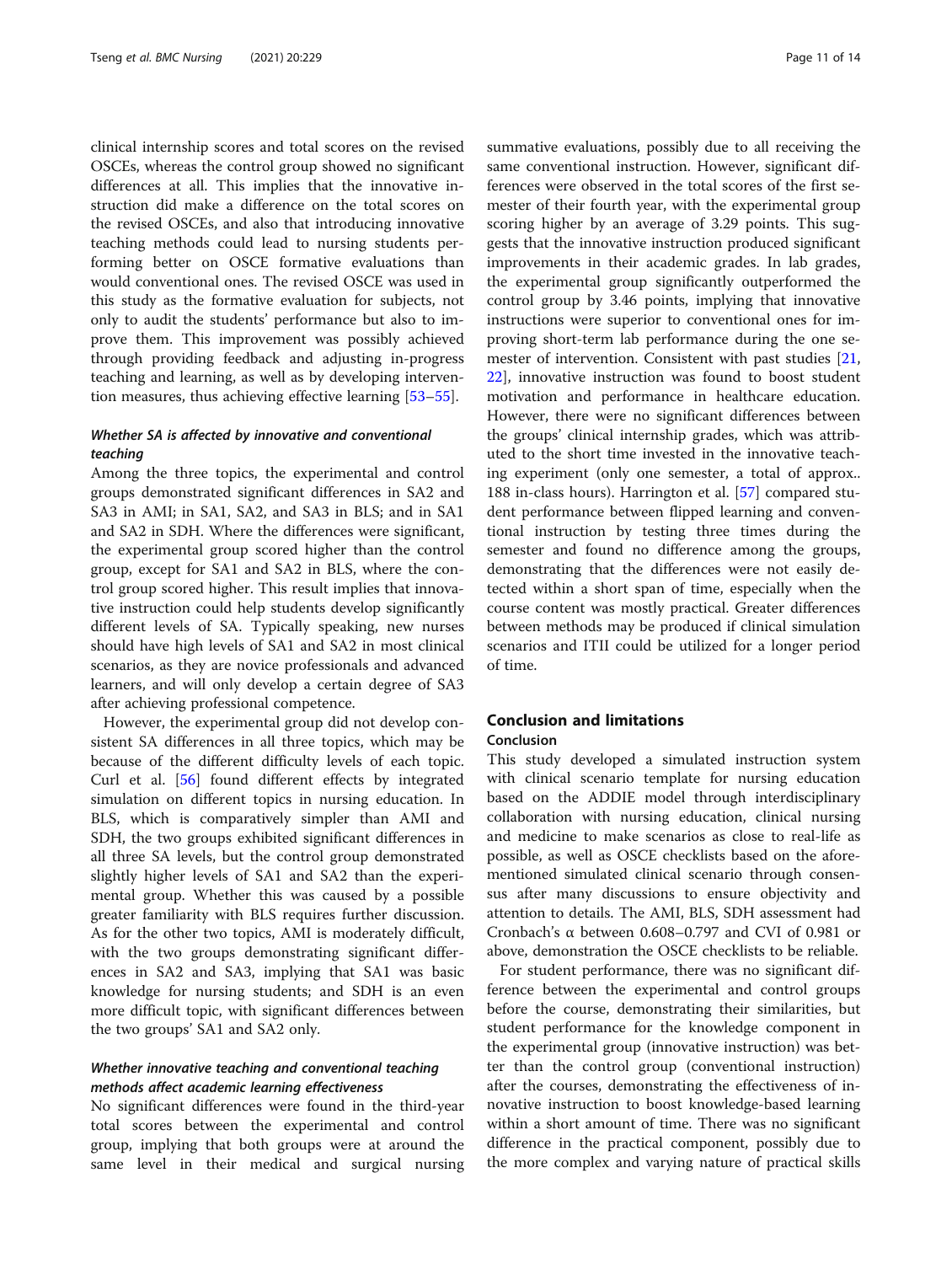in which differences could not be detected within a short span of time.

In terms of OSCE performance, the experimental group performed better than the control group in overall OSCE, AMI and SDH, demonstrating the effectiveness of innovative instruction on boosting clinical care skills. However, since BLS content is more knowledge-based, there was no significant difference in OSCE between the two groups.

On the other hand, under different levels of situational awareness, student performance was related to task difficulty. Therefore in the highly-difficult SDH tasks, there was a difference between the experimental and control groups on the OSCE for SA1 and SA2, namely, the experimental group performed better in the perception and comprehension levels, but there was no significant difference in the projection level. In the mediumdifficult AMI tasks, there was a significant difference between the groups in SA2 and SA3 of OSCE, showing that students in innovative instruction performed better in comprehension and projection for AMI tasks than those in conventional, but there was no difference in perception between the groups. For the easier BLS tasks, the experimental group performed better in SA3 but worse in SA1 and SA2 compared to the control group. This might suggest that conventional instruction was helpful with perception and comprehension in BLS tasks, but the projection level could be improved with innovative instruction.

Overall, innovative instruction could help boost performance in knowledge-based content and OSCE performance, and the different teaching methods affect different levels of situational awareness in practical tasks. This study could serve as a reference for future nursing education research, as well as recommendation for instructors of clinical nursing or medicine.

# Limitations and future research

The participants in this study came from purposive sampling in a five-year junior college program, which was not the main nursing degree program in Taiwan. Future participants could be recruited from, and comparisons made with other types of nursing degree programs such as two-year technical programs and bachelor's degree programs for broader representation and better objectivity. Clinical expertise in this study were all provided from medical specialists, clinical supervisors, head nurses, and nurse practitioners at a single institution (St. Martin De Porres Hospital). Future collaborations with other institutions from different levels of care could be explored to expand and optimize the design for OSCE checklists. The innovative teaching methods were conducted in a hybrid manner, making explorations of any single interventions unfeasible. Future studies could

evaluate the effects of single elements in teaching methods.

Due to constraints in resources and time, the innovative teaching methods were applied for one single semester and only modest modifications were made to existing OSCE checklists. Extensive re-development of the entire medical-surgical nursing curriculum was recommended. With the proliferation of information technology-based applications in teaching methods for nursing education, more proficiency in more recent technologies, as well as inter-disciplinary communication are needed in the continuing education of instructors to optimize nursing education.

#### Acknowledgments

The authors are very grateful to St. Martin De Porres Hospital for the support in funding and the team of experts to draft clinical scenarios and design the OSCE checklist, to Chung-Jen Junior College of Nursing, Health Sciences and Management for support in curricula, classroom spaces and equipment, as well as to all the participants for their assistance and co-operation. We would like to thank anonymous reviewers and the editor for their comments.

#### Conflict of interest

The authors declare no conflict of interest.

#### Authors' contributions

Conceptualization, YKO and LPT; Data curation, LPT; Formal analysis, LPT and LPH; Methodology, YKO and THH; Resources, LPT and LPH; Writing – original draft, YKO and LPT; Writing – review & editing, YKO, LPT and THH. All the authors read and approved the final manuscript.

#### Funding

This study was funded by the St. Martin De Porres Hospital (HR54-P1903) and the Allied Advanced Intelligent Biomedical Research Center (A21BRC) under the Higher Education Sprout Project of Ministry of Education.

#### Availability of data and materials

The data presented in this study are available on request from the corresponding author. The data are not publicly available due to legal restrictions imposed by the government of Taiwan in relation to the "Personal Information Protection Act".

#### Declarations

#### Ethics approval and consent to participate

The study was conducted according to the guidelines of the Declaration of Helsinki and approved by the Institutional Review Board of St. Martin De Porres Hospital (IRB No.18B-012 and Date of Approval: 2019/11/1). Informed consent was obtained from all subjects involved in the study.

#### Consent for publication

Not Applicable.

#### Author details

<sup>1</sup>Department of Management Center, Sisters of our Lady of China Catholic Medical Foundation, St. Martin De Porres Hospital, Chiayi City 60069, Taiwan. 2 Department of Industrial Engineering and Management, National Yunlin University of Science and Technology, Yunlin 640301, Taiwan. <sup>3</sup>Department of Nursing, Chung-Jen Junior College of Nursing, Health Sciences and Management, Chiayi 60077, Taiwan. <sup>4</sup>Department of Creative Product Design Southern Taiwan University of Science and Technology, No. 1, Nan-Tai Street, Yungkang Dist, Tainan City 71005, Taiwan.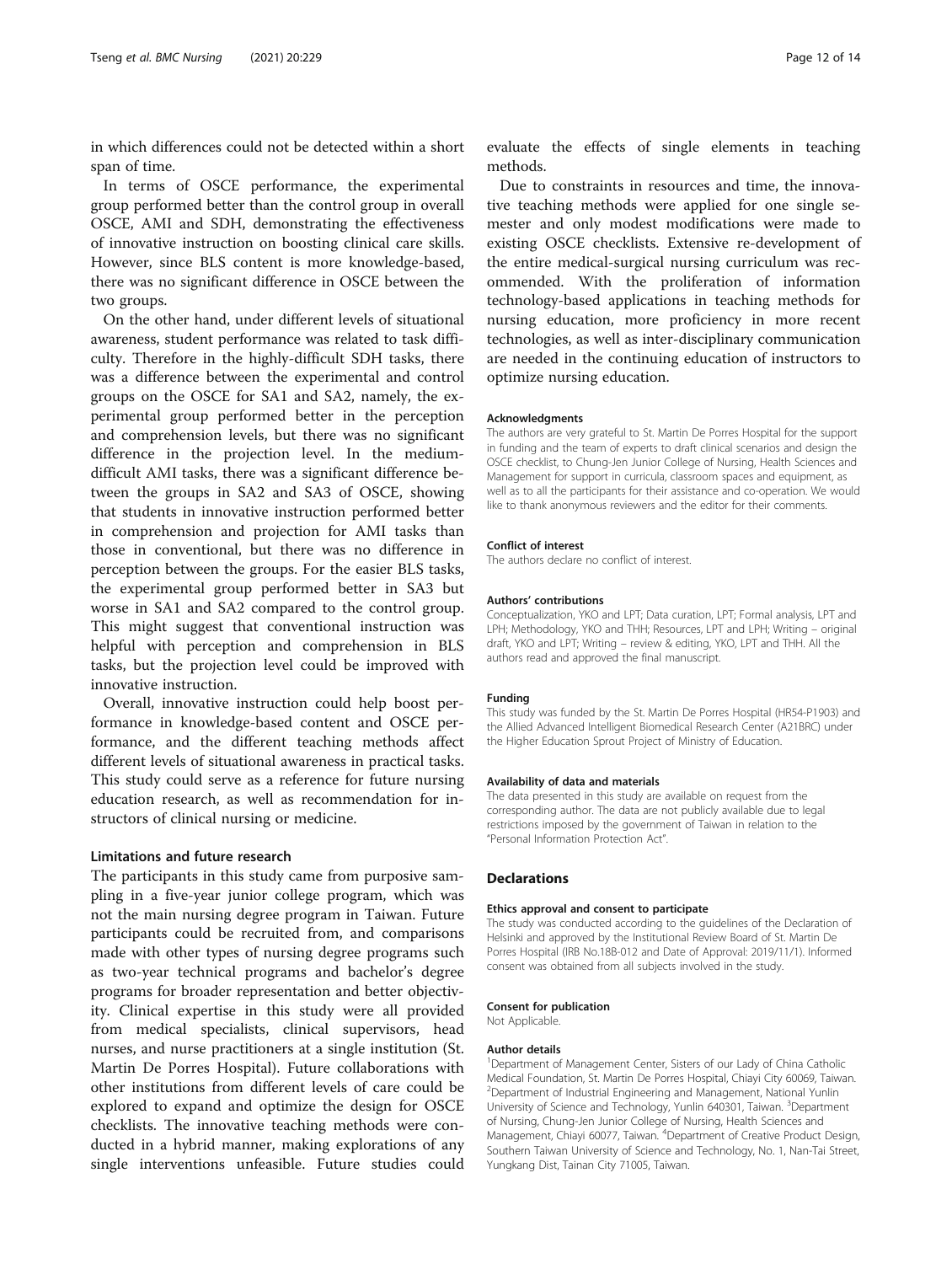#### <span id="page-12-0"></span>Received: 22 June 2021 Accepted: 18 October 2021 Published online: 15 November 2021

#### References

- 1. Harden RM, Stevenson M, Downie WW, Wilson GM. Assessment of clinical competence using objective structured examination. Br Med J. 1975;1(5955): 447–51. [https://doi.org/10.1136/bmj.1.5955.447.](https://doi.org/10.1136/bmj.1.5955.447)
- 2. Rushforth HE. Objective structured clinical examination (OSCE): review of literature and implications for nursing education. Nurse Educ Today. 2007; 27(5):481–90. <https://doi.org/10.1016/j.nedt.2006.08.009>.
- 3. Schuwirth LWT, van der Vleuten CPM. The use of clinical simulations in assessment. Med Educ. 2003;37(Suppl 1):65–71. [https://doi.org/10.1046/j.13](https://doi.org/10.1046/j.1365-2923.37.s1.8) [65-2923.37.s1.8](https://doi.org/10.1046/j.1365-2923.37.s1.8).
- 4. Bartfay WJ, Rombough R, Howse E, LeBlanc R. The OSCE approach in nursing education: objective structured clinical examinations can be effective vehicles for nursing education and practice by promoting the mastery of clinical skills and decision-making in controlled and safe learning environments. Can Nurse. 2004;100(3):18.
- 5. Watson R, Stimpson A, Topping A, Porock D. Clinical competence assessment in nursing: a systematic review of the literature. J Adv Nurs. 2002;39(5):421–31. [https://doi.org/10.1046/j.1365-2648.2002.02307.](https://doi.org/10.1046/j.1365-2648.2002.02307)
- 6. Miller GE. The assessment of clinical skills/competence/performance. Acad Med. 1990;65(9 Suppl):S63–7. [https://doi.org/10.1097/00001888-199009000-](https://doi.org/10.1097/00001888-199009000-00045) [00045.](https://doi.org/10.1097/00001888-199009000-00045)
- 7. Downing SM, Haladyna TM. Validity threats: overcoming interference with proposed interpretations of assessment data. Med Educ. 2004;38(3):327–33. <https://doi.org/10.1046/j.1365-2923.2004.01777>.
- Stillman PL, Regan MB, Philbin M, Haley HL. Results of a survey on the use of standardized patients to teach and evaluate clinical skills. Acad Med. 1990;65(5):288–92. <https://doi.org/10.1097/00001888-199005000-00002>.
- 9. Endsley M. Measurement of situation awareness in dynamic systems. Hum Factors. 1995;37(1):65–84. <https://doi.org/10.1518/001872095779049499>.
- 10. Flin R, O'connor P, Crichton M. Safety at the sharp end: a guide to nontechnical skills: CRC Press; 2017. <https://doi.org/10.1201/9781315607467>.
- 11. Endsley MR, Jones DG. Designing for Situation Awareness: An Approach to Human-Centered Design. 2nd ed. Taylor & Francis; 2012.
- 12. Wickens C. Multiple resources and mental workload. Hum Factors. 2008; 50(3):449–55. <https://doi.org/10.1518/001872008X288394>.
- 13. Endsley M. Theoretical underpinnings of situation awareness: A critical review. In: Endsley MR, Garland DJ, eds. Situation Awareness Analysis and Measurement. CRC Press; 2000:3–32, DOI: [https://doi.org/10.1201/b12461.](https://doi.org/10.1201/b12461)
- 14. Endsley MR. Situation awareness: operationally necessary and scientifically grounded. Cogn Technol Work. 2015;17(2):163–7. [https://doi.org/10.1007/s1](https://doi.org/10.1007/s10111-015-0323-5) [0111-015-0323-5.](https://doi.org/10.1007/s10111-015-0323-5)
- 15. Baykul Y. Eğitim sisteminde değerlendirme. Hacettepe Üniversitesi Eğitim Fakültesi Derg. 1992;7(7).
- 16. Boud D, Soler R. Sustainable assessment revisited. Assess Eval High Educ. 2016;41(3):400–13. <https://doi.org/10.1080/02602938.2015.1018133>.
- 17. Bruff DO, Fisher DH, McEwen KE, Smith BE. Wrapping a MOOC: student perceptions of an experiment in blended learning. J Online Learn Teach. 2013;9(2):187.
- 18. García-Peñalvo F, Blanco Á, Sein-Echaluce M. An adaptive hybrid MOOC model: disrupting the MOOC concept in higher education. Telemat Informatics. 2017;35(4):1018–30. <https://doi.org/10.1016/j.tele.2017.09.012>.
- 19. Whitehill J, Mohan K, Seaton D, Rosen Y, Tingley D. Delving deeper into MOOC student dropout prediction. Published online. 2017.
- 20. Escudero-Nahón A. Análisis crítico al término "masivo" en los MOOC: una Cartografía Conceptual. Edmetic. 2020;9(1):188–212. [https://doi.org/10.21](https://doi.org/10.21071/edmetic.v9i1.12252) [071/edmetic.v9i1.12252.](https://doi.org/10.21071/edmetic.v9i1.12252)
- 21. Wang K, Zhu C. MOOC-based flipped learning in higher education: students' participation, experience and learning performance. Int J Educ Technol High Educ. 2019;16(1):1–18. <https://doi.org/10.1186/s41239-019-0163-0>.
- 22. Li J, Zhang X, Hu Z. The design and application of Flip classroom teaching based on computer technology. Int J Educ Technol High Educ. 2018;13(10): 95–107. [https://doi.org/10.3991/ijet.v13i10.9453.](https://doi.org/10.3991/ijet.v13i10.9453)
- 23. Thomas PA, Kern DE, Hughes MT, Chen BY. Curriculum development for medical education: a six-step approach: JHU Press; 2016.
- 24. Benishek LE, Lazzara EH, Gaught WL, Arcaro LL, Okuda Y, Salas E. The template of events for applied and critical healthcare simulation (TEACH Sim): a tool for systematic simulation scenario design. Simul Healthc. 2015; 10(1):21–30. [https://doi.org/10.1097/SIH.0000000000000058.](https://doi.org/10.1097/SIH.0000000000000058)
- 25. Harrington DW. Simon L V. Designing a Simulation Scenario. StatPearls.com: Published January; 2020. [https://www.statpearls.com/ArticleLibrary/viewa](https://www.statpearls.com/ArticleLibrary/viewarticle/63807) [rticle/63807](https://www.statpearls.com/ArticleLibrary/viewarticle/63807)
- 26. Allen WC. Overview and evolution of the ADDIE training system. Adv Dev Hum Resour. 2006;8(4):430–41. [https://doi.org/10.1177/1523422306292942.](https://doi.org/10.1177/1523422306292942)
- 27. Reiser RA, Dempsey J V., eds. Trends and Issues in Instructional Design and Technology. 1st ed. Upper Saddle River , NJ; 2002.
- 28. Kirkpatrick D, Kirkpatrick J. Evaluating Training Programs: The Four Levels. Berrett-Koehler Publishers; 2006.
- 29. Waltz CF, Strickland OL, Lenz ER. Measurement in nursing research. 2nd ed. Davis Company: F. A; 1991.
- 30. Lioce L, Meakim C, Fey M, Victor J, Mariani B, Alinier G. Standards of best practice: simulation standard IX: simulation design. Clin Simul Nurs. 2015; 11(6):309–15. [https://doi.org/10.1016/j.ecns.2015.03.005.](https://doi.org/10.1016/j.ecns.2015.03.005)
- 31. McWilliam P, Botwinski C. Developing a successful nursing objective structured clinical examination. J Nurs Educ. 2010;49(1):36–41. [https://doi.](https://doi.org/10.3928/01484834-20090915-01) [org/10.3928/01484834-20090915-01.](https://doi.org/10.3928/01484834-20090915-01)
- 32. Harden RM, Gleeson FA. Assessment of clinical competence using an objective structured clinical examination (OSCE). Med Educ. 1979;13(1):39– 54. <https://doi.org/10.1111/j1365-2923.1979.tb00918>.
- 33. Wessel J, Williams R, Finch E, Gémus M. Reliability and validity of an objective structured clinical examination for physical therapy students. J Allied Health. 2003;32(4):266–9.
- 34. Fox R, Dacre J, Mclure C. The impact of formal instruction in clinical examination skills on medical student performance – the example of peripheral nervous system examination. Med Educ. 2001;35(4):371–3. <https://doi.org/10.1046/j.1365-2923.2001.00732>.
- 35. Martin IG, Stark P, Jolly B. Benefiting from clinical experience: the influence of learning style and clinical experience on performance in an undergraduate objective structured clinical examination. Med Educ. 2000; 34(7):530–4. [https://doi.org/10.1046/j.1365-2923.2000.00489.](https://doi.org/10.1046/j.1365-2923.2000.00489)
- 36. Wilkinson T, Newble D, Wilson P, Carter J, Helms R. Development of a three-Centre simultaneous objective structured clinical examination. Med Educ. 2000;34(10):798–807. <https://doi.org/10.1046/j.1365-2923.2000.00669.x>.
- 37. Wass V, Jolly B. Does observation add to the validity of the long case? Med Educ. 2001;35(8):729–34. <https://doi.org/10.1046/j.1365-2923.2001.01012>.
- 38. Regehr G, Freeman R, Hodges B, Russell L. Assessing the generalizability of OSCE measures across content domains. Acad Med. 1999;74(12):1320–2. <https://doi.org/10.1097/00001888-199912000-00015>.
- Bambini D. Writing a simulation scenario: a step-by-step guide. AACN Adv Crit Care. 2016;27(1):62–70. [https://doi.org/10.4037/aacnacc2016986.](https://doi.org/10.4037/aacnacc2016986)
- 40. Willhaus J. Simulation basics: how to conduct a high-Fidelity simulation. AACN Adv Crit Care. 2016;27(1):71–7. [https://doi.org/10.4037/aacnacc201](https://doi.org/10.4037/aacnacc2016569) [6569](https://doi.org/10.4037/aacnacc2016569).
- 41. Childs JC, Sepples S. Clinical teaching by simulation: lessons learned from a complex patient care scenario. Nurs Educ Perspect. 2006;27(3):154–8.
- López de la Serna A. Integración de los MOOC en la enseñanza universitaria. El caso de los SPOC. Published online 2016.
- 43. Yeh C-C, Chang D-F, Chang L-Y. Information Technology Integrated into Classroom Teaching and Its Effects. Online Submiss. Published online 2011.
- 44. Xu A, Chen G. A study on the effects of teachers' information literacy on information technology integrated instruction and teaching effectiveness. Eurasia J Math Sci Technol Educ. 2016;12(2):335–46.
- 45. Ebben M, Murphy JS. Unpacking MOOC scholarly discourse: a review of nascent MOOC scholarship. Learn Media Technol. 2014;39(3):328–45. [https://](https://doi.org/10.1080/17439884.2013.878352) [doi.org/10.1080/17439884.2013.878352](https://doi.org/10.1080/17439884.2013.878352).
- 46. Hew KF, Cheung WS. Students' and instructors' use of massive open online courses (MOOCs): motivations and challenges. Educ Res Rev. 2014;12:45–58. [https://doi.org/10.1016/j.edurev.2014.05.001.](https://doi.org/10.1016/j.edurev.2014.05.001)
- 47. Jacoby J. The disruptive potential of the massive open online course: a literature review. J Open, Flexible, Distance Learn. 2014;18(1):73–85.
- 48. Kennedy J. Characteristics of massive open online courses (MOOCs): A research review, 2009–2012. J Interact Online Learn. 2014;13(1).
- 49. Mehrara BJ, Greene AK. Lymphedema and obesity: is there a link? Plast Reconstr Surg. 2014;134(1):154e–60e. [https://doi.org/10.1097/PRS.](https://doi.org/10.1097/PRS.0000000000000268) [0000000000000268](https://doi.org/10.1097/PRS.0000000000000268)
- 50. Liyanagunawardena TR, Adams AA, Williams SA. MOOCs: A systematic study of the published literature 2008–2012. Int Rev Res Open Distrib Learn. 2013; 14(3 SE-Research Articles):202–27. [https://doi.org/10.19173/irrodl.v14i3.1455.](https://doi.org/10.19173/irrodl.v14i3.1455)
- 51. Koller D, Ng A, Do C, Chen Z. Retention and intention in massive open online courses: in depth. Educ Rev. 2013;48(3):62–3.